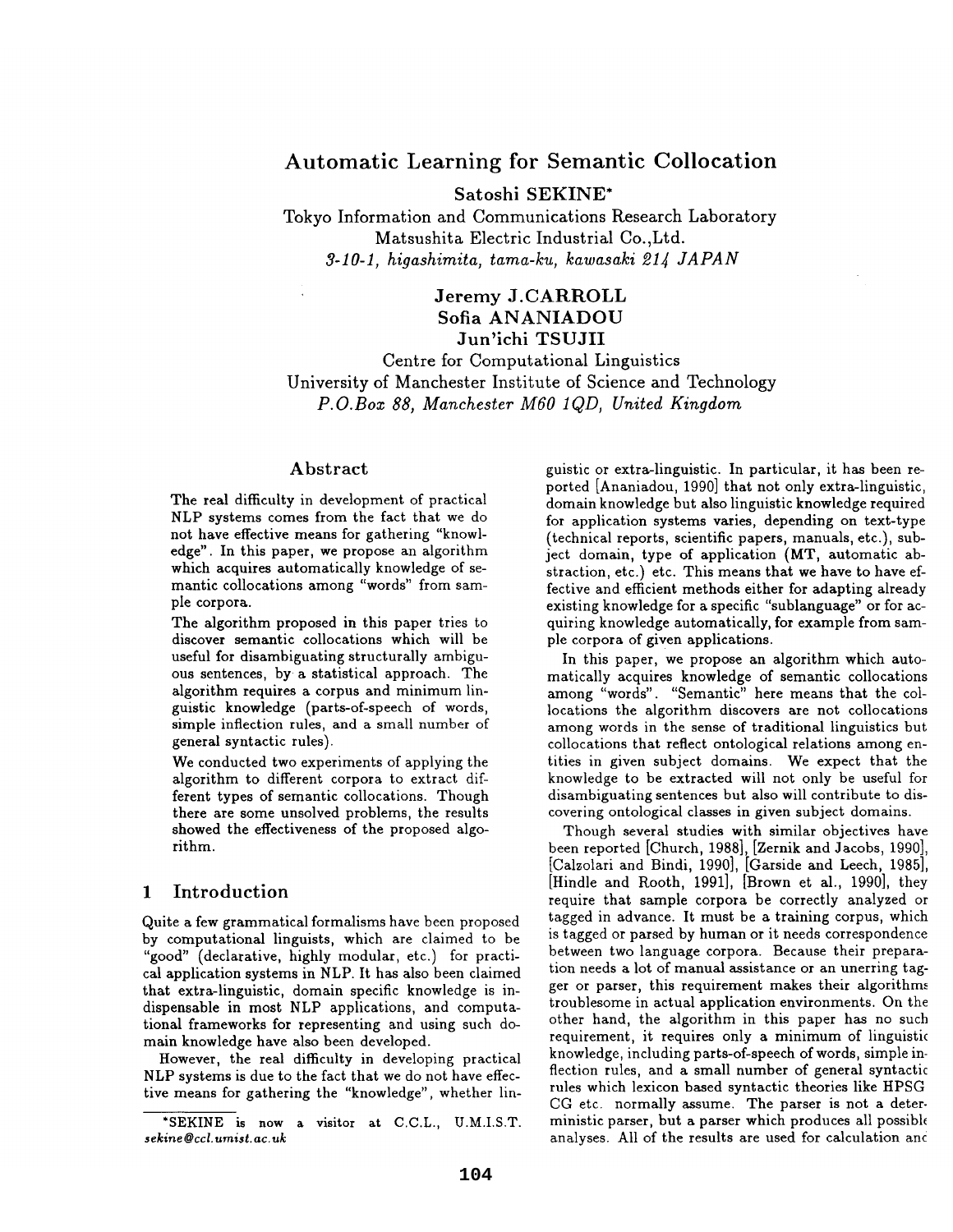the system assumes that there is a correct answer among them. The algorithm builds correct structural descriptions of sentences and discovers semantic collocations at the same time. It works as a relaxation process.

## 2 Overview

Before giving the algorithm formally, we illustrate an overview in this section, by using simple examples. Though the algorithm can be used to extract knowledge useful to resolve a wide range of syntactic ambiguities, we use here the prepositional phrase attachment problem as an illustrative example.

We assume a syntactic parser which provides all possible analyses. It produces syntactic descriptions of sentences in the form of syntactic dependency structures. That is, the description to be produced is represented by a set of tuples like [head word, syntactic relation, argument], each of which expresses a dependency relation in the input. The syntactic relation in a tuple is either a grammatical relation like SUBJ, OBJ, etc. (in case of a noun phrase) or a surface preposition like BY, WITH, etc. Following the normal convention of dependency representation, the argument is represented by the governor of the whole phrase which fills the argument position.

When an input sentence has attachment ambiguities, two or more tuples share the same argument and the same syntactic-relation but have different head-words.

For example, the description of the sentence

"I saw a girl with a scarf."

contains two tuples like

[girl, WITH, scarf] **[saw,** WITH, scarf]

As repeatedly claimed in natural language understanding literature, in order to resolve this ambiguity, a system may have to be able to infer "a scarf cannot be used as an instrument to see", based on extralinguistic knowledge. A practical problem here is that there is no systematic way of accumulating such extralinguistic knowledge for given subject fields. Furthermore, the ambiguity in a sentence like "I saw a girl with a telescope" cannot be resolved only by referring to knowledge about the world. It requires a full range of context understanding abilities, because the interpretation of "a girl with a telescope" is less likely in general but can be a correct one in certain contexts. That is, unless a system has a full range of contextual understanding abilities (which we think will be impossible in most application environments in the foreseeable future), it cannot reject either of the possible interpretations as "impossible". The best a system can do, without full understanding abilities, is to select more plausible ones or reject less plausible ones. This implies that we have to introduce a measure by which we can judge plausibility of "interpretations".

The algorithm we propose computes such measures from a given sample corpus in a certain way. It gives a plausibility value to each possible tuple, based on the sample corpus. For example, the tuples (saw, WITH, scarf) and (girl, WITH, scarf) might be assigned 0.5 and 0.82 as their plausibility value, which would show (girl, WITH, scarf) to be more plausible than (saw, WITH, scarf) . This produced knowledge can be used to disambiguate interpretations of the sentence "I saw a girl with a scarf".

The algorithm is based on the assumption that the ontological characteristics of the objects and actions denoted by words (or linguistic expressions in general) and the nature of the ontological relations among them are exhibited, though implicitly, in sample texts.

For example, nouns denoting objects which belong to the same ontological classes tend to appear in similar linguistic contexts (for example, in the same argument positions of the same or similar verbs). Or if an object (or an ontological class of objects) is "intrinsically" related to an action (like "telescope" to "see"), the word denoting the class of objects co-occurs frequently with the verb denoting the action. The co-occurrence would be more frequent than that of those whose ontological relations are rather fortuitous, like "girl" and "telescope".

Note that we talk about extra-linguistic "ontology" for the sake of explaining the basic idea behind the actual algorithm. However, as you will see, we do not represent such things as ontological entities in the actual algorithm. The algorithm counts frequencies of cooccurrences among words and calculates word distances which interpret such co-occurrences as contexts. Nor do we posit any dichotomy between "intrinsic" relations and "accidental" relations among actions and objects. Differences are quantitative, not qualitative. That is, co-occurrences of "girl" and "scarf" are more frequent than, for example, those of "pig" and "scarf".

The algorithm in this paper computes the plausibility value of hypothesis-tuples like (girl, WITH, scarf), (saw, WITH, scarf), etc., basically by counting frequencies of instance-tuples [girl, WITH, scarf], [saw, WITH, scarf], etc. generated from sample texts by a syntactic parser.

# 3 Algorithm

## 3.1 Relaxation Process - Informal Explanation of the Algorithm

Though the algorithm simply counts frequencies of cooccurrences of word relations, there are some complications. In this section, we also use the prepositional phrase attachment problem as an example, though the algorithm can be applied to any kind of structural ambiguity.

1. We have to count frequencies of "meaningful" cooccurrences between verbs and nouns, i.e. cooccurrences where the nouns actually appear in the position of the head-noun of PP's which can be attached to verbs or other nouns. The frequency of "general" co-occurrences where the two words occur, for example, in the same sentences may be of little use.

This means that we encounter the problem of the chicken and the egg here, i.e. in order to obtain fre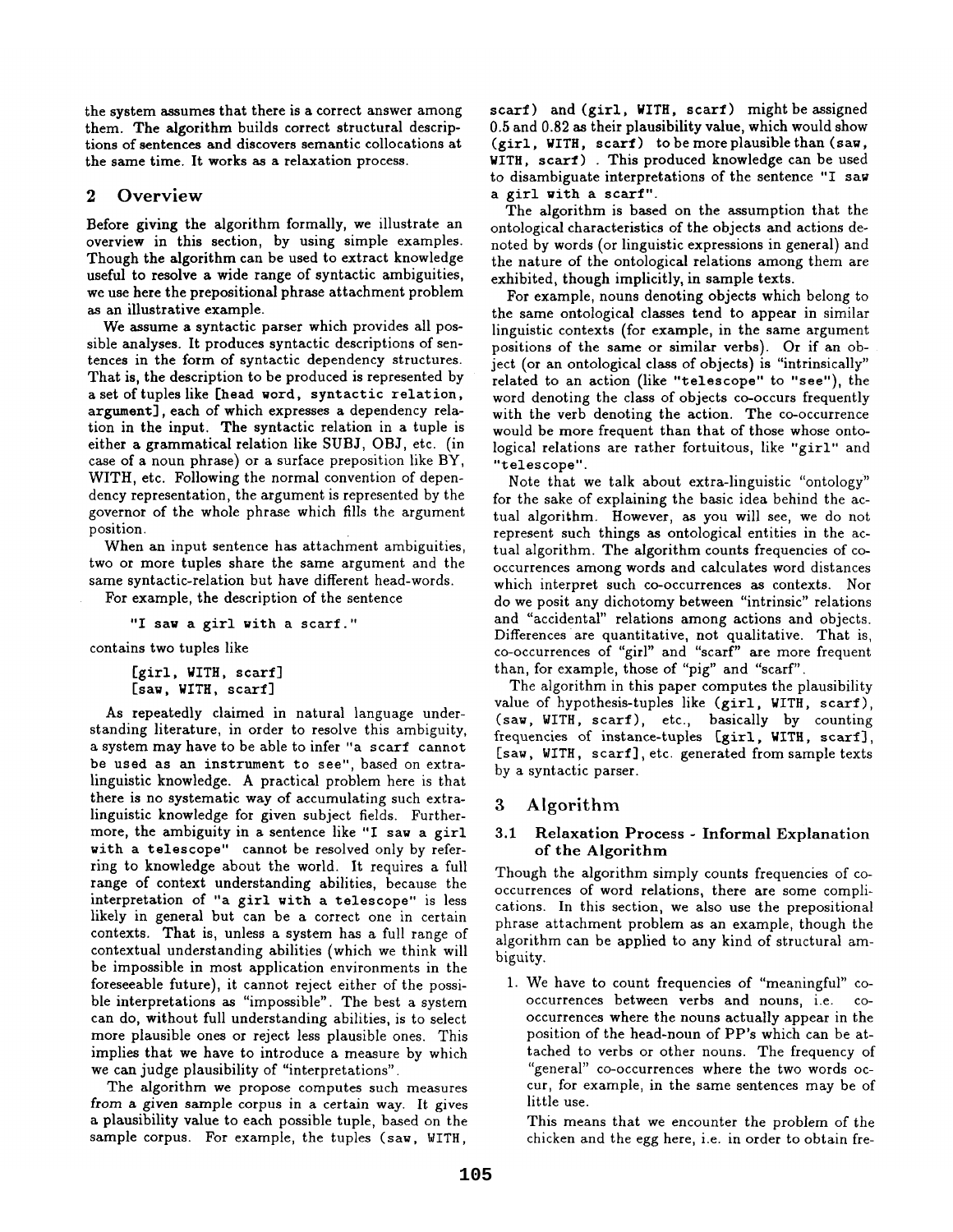quencies of "meaningful" co-occurrences in sample texts, we have to know the correct attachment positions of PPs, and determining the correct attachments of PPs in sample texts requires knowledge of frequencies of "meaningful" co-occurrences.

2. We usually cannot expect to have a corpus of sample sentences large enough for "intrinsic" relations to appear significantly more often than "accidental" relations. It is desirable, or inevitable in a sense, to introduce methods of increasing the number of co-occurrences.

One possible way of doing this (which we have adopted in our algorithm) is to introduce "semantic" similarity measures between words, and count the number of extended co-occurrences taking the similarity measures into account. That is, the frequency of [girl, WITH, necklace] in sample texts contributes not only to the plausibility value of the tuple (girl, WITH, necklace), but also to that of (girl, WITH, scarf), according to the similarity value (or semantic distance) of "scarf" and "necklace".

Because we compute semantic distances among nouns based on (dis-)similarities of their patterns of co-occurrence with other words (in short, two nouns are judged to be close to each other, if they often co-occur with the same words), we also encounter an chicken and egg problem here. The calculation of semantic distance requires frequencies of collocation, and in order to find semantic collocations, semantic distance could be helpful.

The two chicken and egg problems in the above are treated differently in the algorithm. We focus on the first problem in this paper, while readers who are interested in the second problem can refer to [Sekine et al., 1992]

In the following, we call the tuples generated from sample texts by a parser "instance-tuples" and the tuples to which plausibility value are assigned "hypothesis-tuples". Instance-tuples and hypothesis-tuples are indicated by [A, R, B] and (A, R, B), respectively.

Note that for the sake of explanation the following is not an accurate description of the algorithm. An accurate one is given in the next section.

Input: I saw a girl with a telescope.

(STEP-I) Generate instance-tuples

All possible instance-tuples such as [saw, SUBJ, I], [girl, WITH, telescope], [saw, WITH, telescope], etc. are generated by a simple parser.

(STEP-2) Assign credits

Assign credits to the instance-tuples, by considering the plausibility value of corresponding hypothesistuples. As we will explain later, we assign credits in such a way that

- **(a)**  the sum of credits assigned to competing instance-tuples is equal to 1. Competing tuples means such tuples as [girl, WITH, scarf] and [saw, WITH, scarf] which show different attachment positions of the same PP.
- (b) the credits assigned to instance-tuples are proportional to the plausibility value of the corresponding hypothesis-tuples. Because hypothesis-tuples have the same plausibility value at the initial stage, each instancetuple is assigned the same credit, say, 1/(number of competing tuples). The credit of [saw, SUBJ, I] is one, while the credits of [girl, WITH, scarf] and [saw, WITH, scarf] are 0.5.

#### (STEP-3) Calculate plausibility values

Compute plausibility values of hypothesis-tuples, accumulating credits assigned to the corresponding instance-tuples.

All occurrences of instance-tuples generated from the sample corpus have their credits assigned in (STEP-2). We assume that tuples corresponding to "intrinsic" ontological relations occur more often in texts than "accidental" ones. That is, we expect that instance-tuples of [girl, WITH, scarf] occur more often than those of [saw, WITH, scarf] and that the sum of the credits of [girl, WITH, scarf] is greater than that of [saw, WITH, scarf]. This leads to a higher plausibility value for (girl., WITH, scarf) than for (saw, WITH, scarf).

After (STEP-3), the algorithm goes back to (STEP-2) to compute new credits to instance-tuples. Unlike the first cycle, because the hypothesis-tuple (girl, WITH, scarf) has been assigned a higher plausi. bility value than (saw, WITH, scarf), the credit to be assigned to [girl, WITH, scarf] would be higher than [saw, WITH, scarf].

When we recompute the plausibility value ii  $(STEP-3)$ , the increased credit assigned to  $[giri]$ WITH, scarf] in (STEP-2) increases the plausibil ity value of (girl, WITH, scarf) and on the othel hand, the decreased credit of [saw, WITH, scarf: results in a lower plausibility value for (saw, WITH scarf).

By repeating (STEP-2) and (STEP-3), we expec there should be an increase in the credits assigned to instance-tuples which correspond to correct attach ment position. Further, the credits of hypothesis tuples should approach values which represent the real "intrinsicality" of the denoted relationships.

(STEP-3) will be further augmented by introducin semantic distances between words., i.e. a simila hypothesis helps to increase the credit of a hypoth esis. We expect this should resolve the second typ of chicken and egg problems. See [Sekine et al 1992]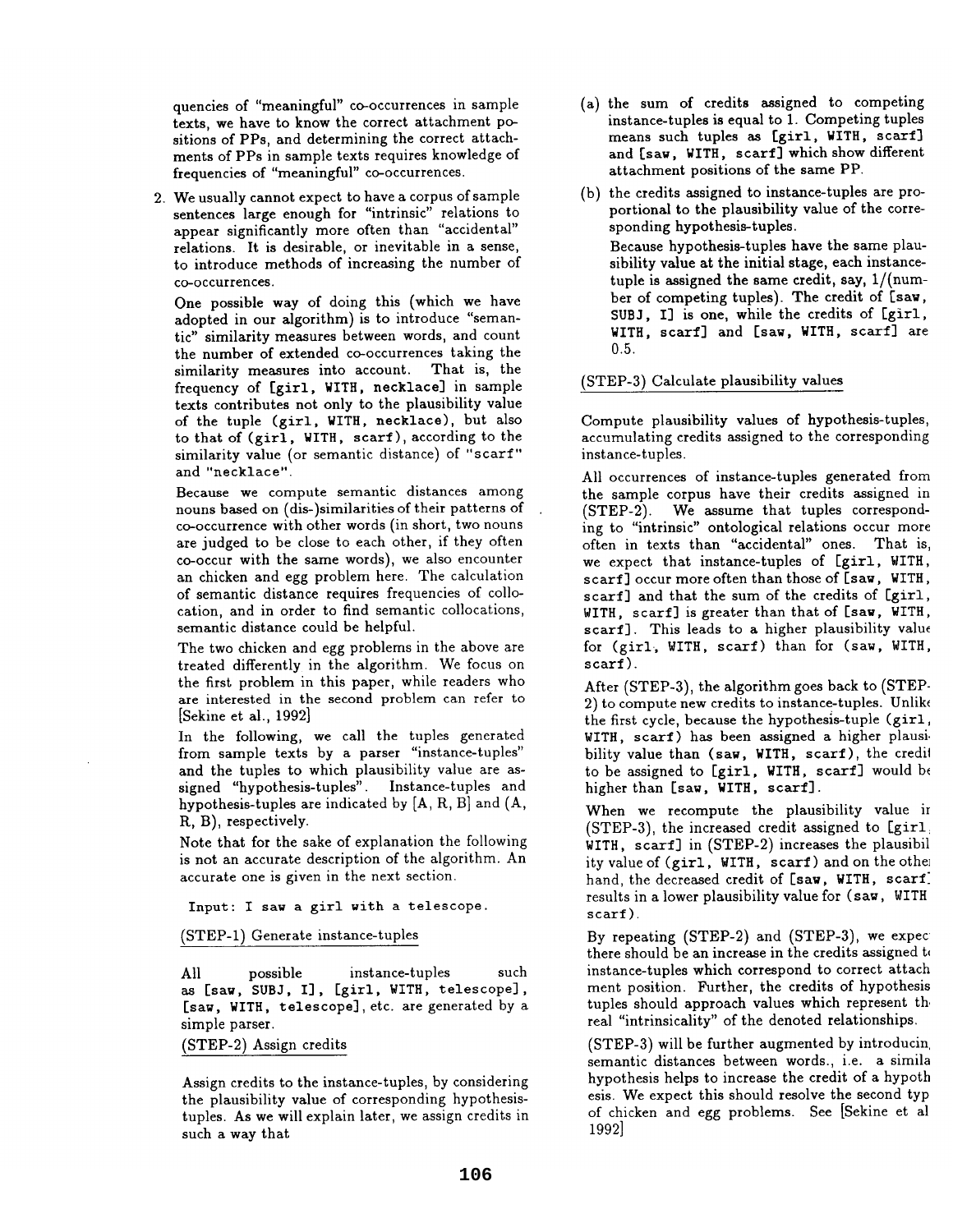#### 3.2 Terminology **and notation**

- instance-tuple  $[h, r, a]$ : a token of a dependency relation; part of the analysis of a sentence in a corpus.
- hypothesis-tuple *(h,r,a):* a dependency relation; an abstraction or type over identical instance-tuples.

cycle : repeat time of the relaxation cycle.

- $C_{T,i}$ : Credit of instance-tuple T with identification number  $i.$  [0, 1]
- $V_T^g$ : Plausibility value of a hypothesis-tuple T in cycle  $g. \, [0, 1]$
- $D^g(w_a, w_b)$ : distance between words,  $w_a$  and  $w_b$  in cycle  $g.$  [0, 1]

#### 3.3 Algorithm

1. For each sentence we use a simple grammar to find all tuples possibly used in this sentence. Each instance-tuple is then given credit in proportion to the number of competing tuples.

$$
C_T = \frac{1}{number\ of\ competing\ tuples} \tag{1}
$$

This credit shows which rules are suitable for this sentence. On the first iteration thesplit of the credit between ambiguous analyses is uniform as shown above, but on subsequent iterations plausibility values of the hypothesis-tuples  $V_T^{g-1}$  before the iteration are used to give preference to credit for some analyses over others. The formula for this will be shown later.

2. Hypothesis-tuples have a plausibility value which indicates their reliability by a figure from 0 to 1. If an instance-tuple occurs frequently in the corpus or if it occurs where there are no alternative tuples, the plausibility value for the corresponding hypothesis must be large. After analysing all the sentences of the corpus, we get a set of sentences with weighted instance-tuples. Each instance-tuple invokes a hypothesis-tuple. For each hypothesistuple, we define the plausibility value by the following formula. This formula is designed so that the value does not exceed 1.

$$
V_T^g = 1 - \prod_i (1 - C_{T,i})
$$
 (2)

3. At this stage, the word-distances can be used to modify the plausibility values of the hypothesistuples. The word-distances are either defined externally by human intuition or calculated in the previous cycle with the formula shown later. Distance between words induces a distance between hypothesis-tuples. Then for each hypothesis-tuple, another hypothesis-tuple which gives greatest effect can be used to increase its plausibility value. The new plausibility value with similar hypothesis-tuple effect is calculated by the following formula.

$$
V_T^g = V_T^g + (1 - V_T^g) * V_{T'}^g * (1 - D^g(w_a, w_b))^2
$$
 (3)

Here, the hypothesis-tuple  $T'$  is the hypothesistuple which gives the greatest effect to the hypothesis-tuple  $T$  (original one). Hypothesis-tuple  $T$  and  $T'$  have all the same elements except one. The distance between  $T$  and  $T'$  is the distance between the different elements,  $w_a$  and  $w_b$ . Ordinarily the difference is in the head or argument element, but when the relation is a preposition, it is possible to consider distance from another preposition.

**4.**  Distances between words are calculated on the basis of similarity between hypothesis-tuples about them. The formula is as follows:

$$
D^{g}(w_{a},w_{b})=\frac{\sum_{T}\left(V_{T}^{g}-V_{T'}^{g}\right)^{\beta}}{n}\qquad \qquad (4)
$$

 $T$  and  $T'$  are hypothesis-tuples whose arguments are  $w_a$  and  $w_b$ , respectively and whose heads and relations are the same.  $\beta$  is a constant parameter.

. This procedure will be repeated from the beginning, modifying the credits of instance-tuples between ambiguous analyses by using the plausibility values of hypothesis-tuples. This will hopefully be more accurate than the previous cycle. On the first iteration, we used just a constant figure for the credits of instance-tuples. But this time we can use the plausibility value of the hypothesis-tuple which was deduced from the previous iteration. Hence with each iteration we expect more reliable figures. To calculate the new credit of instance-tuple  $T$ , we use:

$$
C_T = \frac{V_T^{g\alpha}}{\sum_T \left(V_T^{g\alpha}\right)}\tag{5}
$$

Here,  $V_T^g$  in the numerator position is the plausibility value of a hypothesis-tuple which is the same tuple as the instance-tuple T.  $V_T^g$  in the denominator position are the plausibility values of competing hypothesis-tuples in the sentence and the plausibility value of the same hypothesis-tuple itself.  $\alpha$  is a constant parameter.

. Iterate step 1 to 5 several times, until the information is saturated.

### 4 Experiment

We conducted two experiments to show the effectiveness of our algorithm. The first one uses a small, artificial corpus to show how the algorithm works. The second one is a real experiment in which we use data from a real corpus (computer manuals).

#### 4.1 Artificial corpus

We treat the prepositional attachment ambiguity in this experiment. Though the corpus consists of only 7 artificial sentences, this experiment shows the basic characteristics and the effectiveness of the algorithm.

The corpus and the input data to the algorithm are as follows: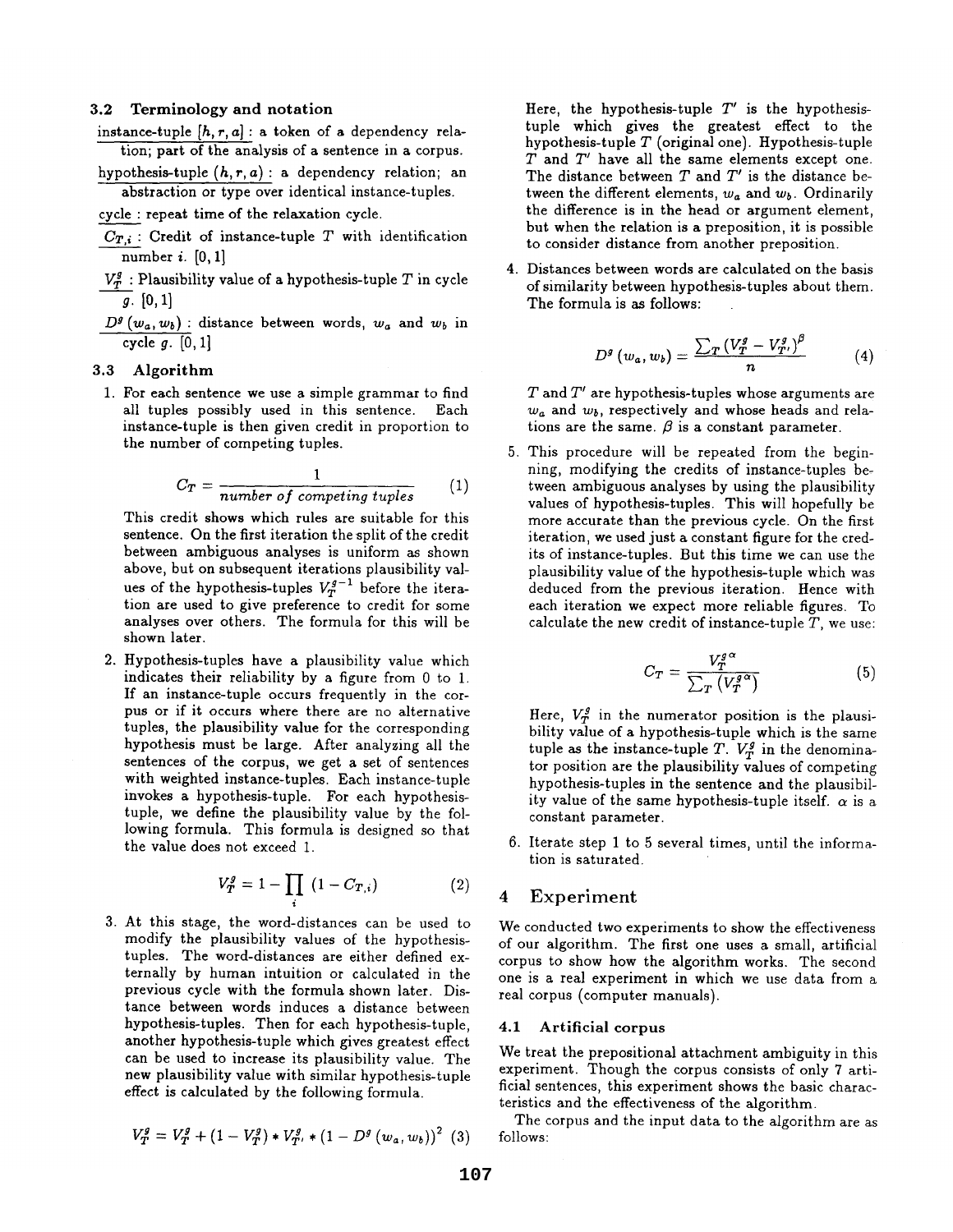```
Sentences: 
    I saw a girl with a telescope. 
    I saw a girl with a scarf. 
    I saw a girl with a necklace. 
    I saw the moon with a telescope. 
    I meet a girl with a telescope. 
    A girl with a scarf saw me. 
    I saw a girl without a scarf. 
Dictionary: 
    I, girl, moon, telescope, 
    scarf, necklace, me = Noun
    saw, meet = Verb
    with,without = Preposition 
Distances: 
    0.2 = \{with without\}0.2 = {scarf necklace} 
    0.3 = {saw meet}
    1.0 = between unspecified words 
Rules of Grammar: 
    Noun <-(SUB J)- Verb 
    Verb -(OBJ)-> Noun 
    Noun - (Prep<with>)-> Noun 
    Verb -(Prep<with>)-> Noun
```
Table 1 shows the result of the first cycle. Figures in this table show the plausibility values of hypothesistuples between the words in the corresponding columns. The plausibility value of the hypothesis-tuple (saw, WITH, telescope), for example, is 0.75.

|              | telescope | scarf    | necklace |
|--------------|-----------|----------|----------|
| saw WITH     | 0.75      | 0.50     | 0.50     |
| girl WITH    | 0.75      | 1.00     | 0.50     |
| moon WITH    | 0.50      |          |          |
| meet WITH    | 0.50      |          |          |
| saw WITHOUT  |           | 0.50     |          |
| girl WITHOUT |           | $0.50\,$ |          |

Table 1: Plausibility values after the first cycle

These plausibility values basically reflect the number of co-occurrences of the two words. However, the hypothesis-tuple (girl, WITH, scarf) has plausibility value 1.0, because in the sentence "A girl with a scarf saw me", there is no ambiguity in the attachment position of "with a scarf".

Then we compute the effects of similar hypothesistuples by considering distances among words. The effects which the existence of similar hypotheses has on other hypotheses are clearly shown in Table 2.

The plausibility values of the hypothesis-tuples have changed from the former ones. For example, we can find a sharp distinction between the plausibility values of the hypothesis-tuples (saw, WITH, necklace) and (girl, WITH, necklace) Though these two have the same plausibility value 0.50 before considering the effect of similar hypotheses, the plausibility value of (girl, WITH, necklace) becomes 0.82 while that of (saw,

WITH, necklace) becomes only 0.66. The difference in the behavior of these two hypothesis-tuples is caused by the difference of the plausibility values assigned to the hypothesis-tuples (girl, WITH, scarf) and (saw, WITH, scarf). The plausibility values are 1.00 and 0.50 respectively.

|              | telescope | scarf | necklace |
|--------------|-----------|-------|----------|
| saw WITH     | 0.81      | 0.66  | 0.66     |
| girl WITH    | 0.75      | 1.00  | 0.82     |
| moon WITH    | 0.50      |       |          |
| meet WITH    | 0.68      | 0.24  | 0.24     |
| saw WITHOUT  | 0.48      | 0.66  | 0.32     |
| girl WITHOUT | 0.48      | 0.82  | 0.32     |

Table 2: Plausibility values with similar hypothesis effect

Then we proceed to the second cycle, using the plausibility values which were produced in the previous cycle. Table 3 shows the plausibility values after the fifth cycle.

|              | telescope | scarf | necklace |
|--------------|-----------|-------|----------|
| saw WITH     | 1.00      | 0.26  | 0.30     |
| girl WITH    | 0.93      | 1.00  | 0.99     |
| moon WITH    | 0.00      | 0.00  | 0.00     |
| meet WITH    | 0.57      | 0.04  | 0.04     |
| saw WITHOUT  | 0.64      | 0.01  | 0.01     |
| girl WITHOUT | 0.58      | 1.00  | 0.64     |

Table 3: Plausibility values after the fifth cycle

By the fifth cycle, most of the figures have moved well • towards the extremes, either 0 or 1.

For example, the plausibility values of the hypothesistuples (saw, WITH, necklace) and (girl, WITH, necklace), are well apart, 0.30 and 0.99, respectively, although they had the same plausibility value after the first cycle. Also the hypothesis-tuple (moon, WITH, telescope) has the plausibility value 0.00, though its initial plausibility value was 0.50. We can claim that the learning process has worked well in making these differences.

On the other hand, if the movement towards extreme values was too strong, there might be a possibility that only the strongest plausibility value survived. When there are two hypotheses which have instances in the same sentence, how do the plausibility values move? This can be seen with the two hypothesistuples (saw, WITH, telescope) and (girl, WITH, telescope) which are contradictory hypothesis-tuple~ in the sentence "I saw a girl with a telescope" In the results, both of their plausibility values are high and avoid the monopoly, because a number of instance tuples and a similar hypothesis contribute to increase the plausibility values of both of the hypotheses tuples.

Note that the relation (saw, WITHOUT, telescope) which does not appear in the sentences, has a rather high plausibility value,  $0.64$ . This occurred because of the effect of the similar hypothesis-tuple (saw: WITH, telescope). But the relation (meet, WITH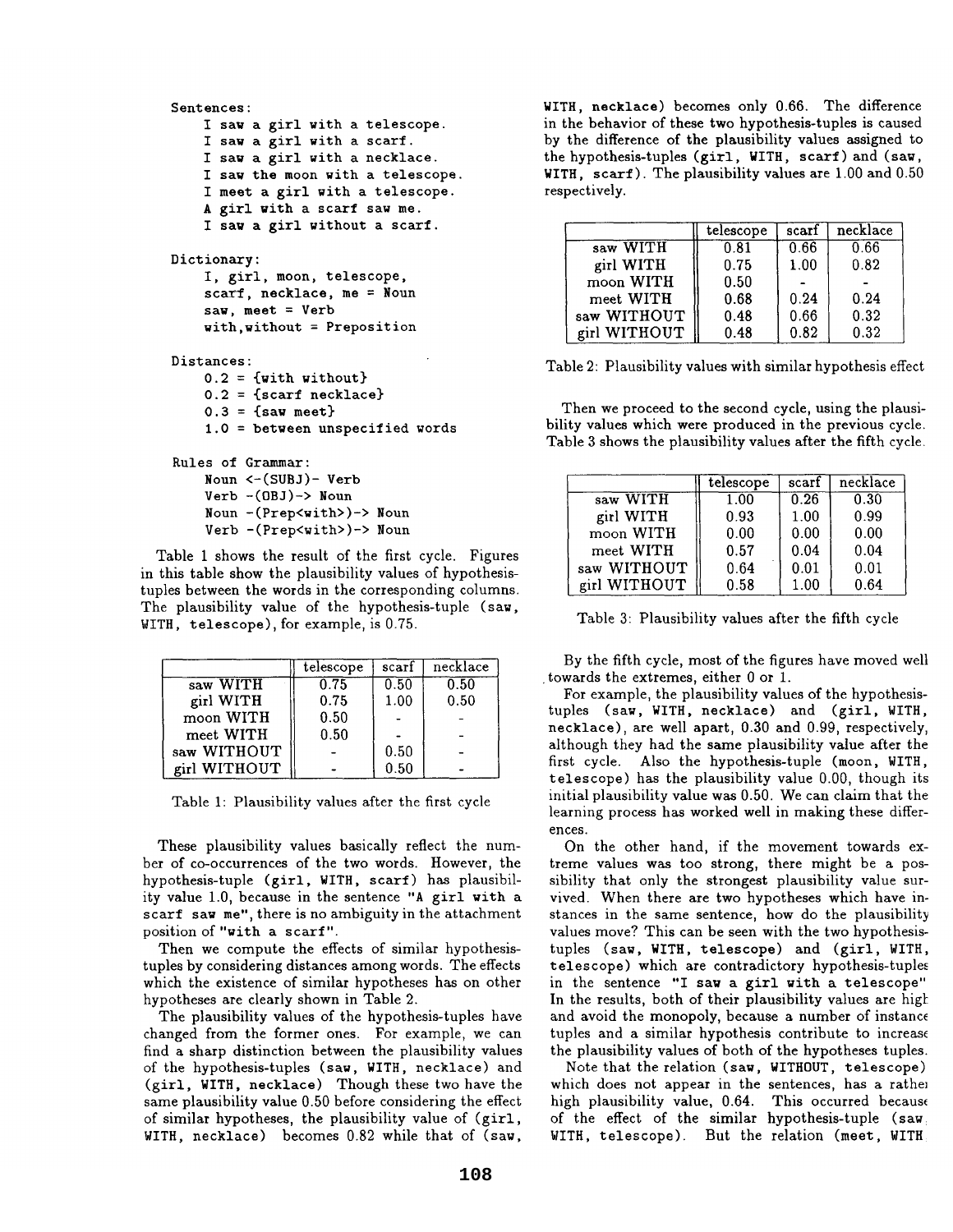telescope), which has a relatively high plausibility value 0.57, is normally unacceptable. This is caused by the close distance between the words 'meet' and 'see'.

The distances between words in the 5th cycle are shown in Table 4.

|           | telescope | scarf | necklace |
|-----------|-----------|-------|----------|
| telescope | $0.00\,$  | 0.54  | 0.52     |
| scarf     | 0.54      | 0.00  | 0.26     |
| necklace  | 0.52      | 0.26  | 0.00     |

Table 4: Distances between words in the 5th cycle

These results, both the plausibility values of hypothesis-tuples and the word distances, seem to behave as we expected.

#### 4.2 The Japanese compound noun corpus

We conducted an experiment using compound nouns extracted from a Japanese computer manual, because of its simplicity and feasibility. The corpus consists of 4152 sentences (about 90,000 words). This might be small considered for statistical analysis purpose, but as the corpus is a sublanguage one, the structures of sentences are rather homogeneous and therefore the number of sentences might be considered sufficient.

There are 616 compound nouns in the corpus, where 210 different words appear. We call an element word of a compound noun a 'word'.

|                | No. of words   No. of compound nouns |
|----------------|--------------------------------------|
|                |                                      |
|                | 113                                  |
|                | 27                                   |
|                |                                      |
| $_{\rm total}$ | 61 R                                 |

Table 5: Number of compound nouns

We assume that all words in each compound noun can be structurally related, if they satisfy a condition that a relation has a preceding argument and a following head. For example, from a compound noun with 4 elements, we can extract 6 tuples as follows.

Compound noun: N1 N2 N3 N4

| tuples           | initial credit |
|------------------|----------------|
| [N2, MODIFY, N1] | 1/3            |
| [N3, MODIFY, N1] | 1/3            |
| [N4, MODIFY, N1] | 1/3            |
| [N3, MODIFY, N2] | 1/2            |
| [N4, MODIFY, N2] | 1/2            |
| [N4, MODIFY, N3] |                |

We know that each element can be the argument in one relation. In the above example, N1 has 3 instancetuples in which to be the argument. We put the credit 1/3 as initial credit for each instance-tuple. Similarly, we put the credit 1/2 for each instance-tuple in which N2 is an argument.

We have not made any word distance information before the process.

We classified the results obtained as correct or incorrect. 'Correct' means that a hypothesis-tuple which has the highest plausibility value is the correct tuple according to our human judgement. 'Incorrect' means it is judged wrong by a human. 'Indefinite' means that plausibility values of some hypothesis-tuples have the same highest value. 'Uncertain' means that it is impossible even for a human to judge which hypothesis tuple is the best without context. The results are shown in Table 6.

| Words | correct | incorrect | indefinite | uncertain                |
|-------|---------|-----------|------------|--------------------------|
|       | 66      | 29        |            |                          |
|       |         |           |            |                          |
|       |         |           |            |                          |
| total |         |           |            |                          |
| $\%$  | 70.7    | 22.9      | 6.4        | $\overline{\phantom{0}}$ |

Table 6: Results of experiment with compound nouns

The percentage of correct answers was about 70 %. Though this result is not as impressive as that of the last experiment, it is not bad.

From a perusal of the incorrect analyses, we can find typical reasons for making an incorrect analysis. When there are 2 competing tuples for a 3-element compound noun, these tuples are individually both acceptable in many cases. For example, let's take a compound noun 'file transfer operation'. If we consider the two instance-tuples, [transfer, MODIFY, file] and [operation, MODIFY, file], both are acceptable in the absence of any context. In this case, the plausibility values of the two hypothesis-tuples become almost the same. But there might be a very small difference which may be caused by the effect of a similar hypothesis-tuple. If the wrong hypothesis tuple gains the higher plausibility value, the analysis becomes wrong.

We think that the relation between the words of a compound noun can be defined not only by a semantic relation between each word but also by the structure of the compound noun itself. This feature of compound nouns makes it hard to get a higher percentage of correct answers in this experiment.

## 5 Unsolved Problems

#### **(a)** Parameters

The behavior of the algorithm changes according to the two parameters,  $\alpha$  in formula 5 and  $\beta$  in formula 4. Though the parameters are set as  $\alpha = 4.0$ and  $\beta = 20.0$  in the experiments, we have no established procedures for determining these parameters appropriately. We need to develop criteria or methods to determine these parameters, depending on characteristics of sample texts, etc..

(b) Word sense ambiguity